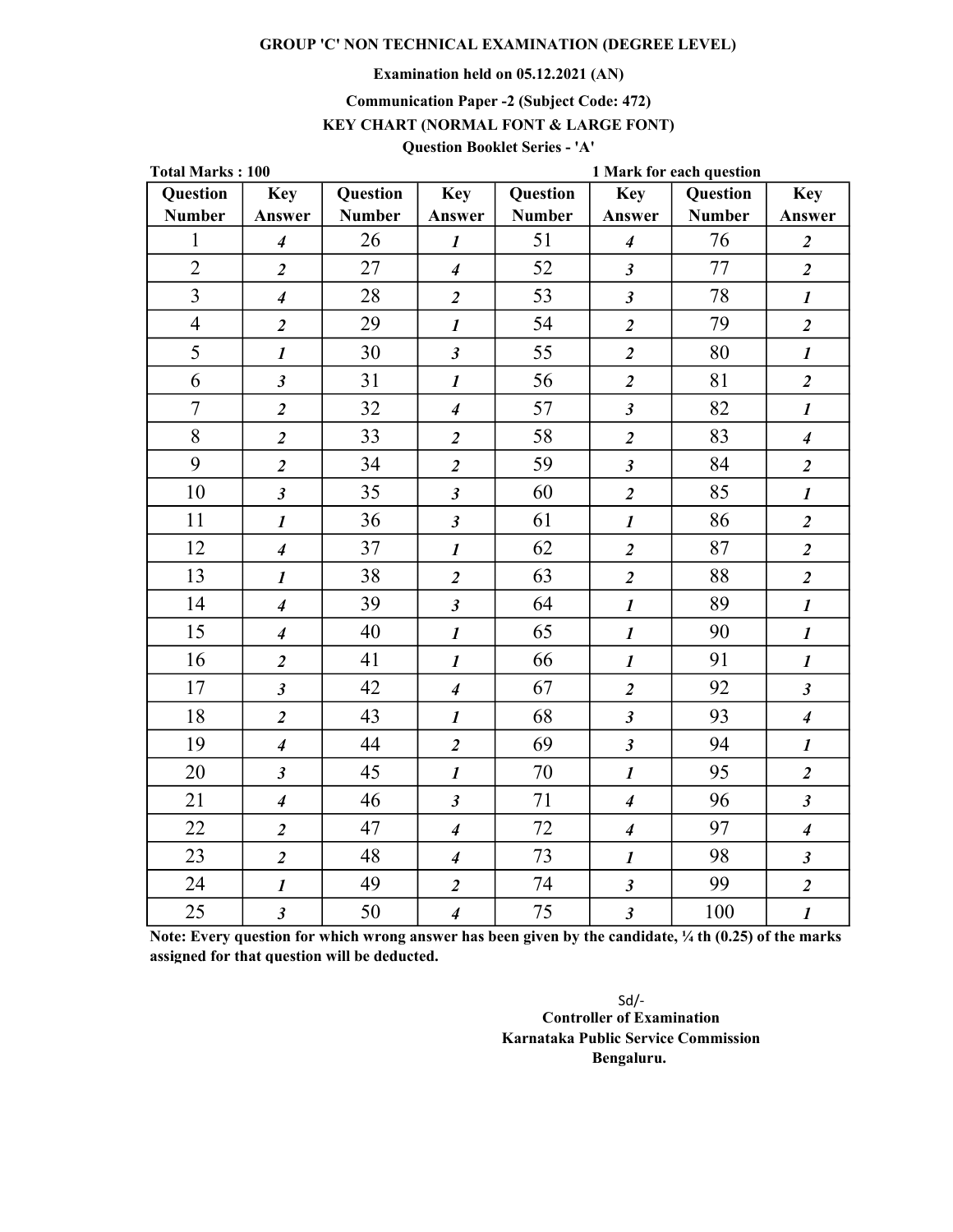Examination held on 05.12.2021 (AN)

### Communication Paper -2 (Subject Code: 472)

KEY CHART (NORMAL FONT)

## Question Booklet Series - 'B'

| <b>Total Marks: 100</b> |                             |                 |                             | 1 Mark for each question |                             |               |                             |  |
|-------------------------|-----------------------------|-----------------|-----------------------------|--------------------------|-----------------------------|---------------|-----------------------------|--|
| <b>Question</b>         | <b>Key</b>                  | <b>Question</b> | <b>Key</b>                  | Question                 | <b>Key</b>                  | Question      | <b>Key</b>                  |  |
| <b>Number</b>           | Answer                      | <b>Number</b>   | Answer                      | <b>Number</b>            | Answer                      | <b>Number</b> | Answer                      |  |
| $\mathbf{1}$            | $\boldsymbol{l}$            | 26              | $\overline{4}$              | 51                       | $\boldsymbol{l}$            | 76            | $\mathfrak{z}$              |  |
| $\overline{2}$          | $\overline{\boldsymbol{4}}$ | 27              | $\overline{2}$              | 52                       | $\overline{\boldsymbol{4}}$ | 77            | $\boldsymbol{l}$            |  |
| $\overline{3}$          | $\overline{2}$              | 28              | $\overline{2}$              | 53                       | $\boldsymbol{l}$            | 78            | $\boldsymbol{4}$            |  |
| $\overline{4}$          | $\boldsymbol{l}$            | 29              | $\boldsymbol{l}$            | 54                       | $\overline{2}$              | 79            | $\overline{4}$              |  |
| 5                       | $\mathfrak{z}$              | 30              | $\mathfrak{z}$              | 55                       | $\boldsymbol{l}$            | 80            | $\boldsymbol{l}$            |  |
| 6                       | $\overline{\boldsymbol{4}}$ | 31              | $\overline{2}$              | 56                       | $\mathfrak{z}$              | 81            | $\boldsymbol{\mathfrak{z}}$ |  |
| $\overline{7}$          | $\overline{2}$              | 32              | $\mathfrak{z}$              | 57                       | $\overline{\boldsymbol{4}}$ | 82            | $\boldsymbol{\beta}$        |  |
| 8                       | $\overline{\boldsymbol{4}}$ | 33              | $\overline{2}$              | 58                       | $\overline{\boldsymbol{4}}$ | 83            | $\overline{2}$              |  |
| 9                       | $\boldsymbol{2}$            | 34              | $\mathfrak{z}$              | 59                       | $\overline{2}$              | 84            | $\overline{2}$              |  |
| 10                      | $\boldsymbol{l}$            | 35              | $\overline{2}$              | 60                       | $\overline{\boldsymbol{4}}$ | 85            | $\boldsymbol{l}$            |  |
| 11                      | $\boldsymbol{\beta}$        | 36              | $\boldsymbol{l}$            | 61                       | $\boldsymbol{4}$            | 86            | $\overline{2}$              |  |
| 12                      | $\overline{\mathbf{c}}$     | 37              | $\overline{2}$              | 62                       | $\mathfrak{z}$              | 87            | $\boldsymbol{l}$            |  |
| 13                      | $\overline{\mathbf{c}}$     | 38              | $\overline{\mathbf{c}}$     | 63                       | $\mathfrak{z}$              | 88            | $\overline{2}$              |  |
| 14                      | $\overline{2}$              | 39              | $\boldsymbol{l}$            | 64                       | $\overline{2}$              | 89            | $\boldsymbol{l}$            |  |
| 15                      | $\mathfrak{z}$              | 40              | $\boldsymbol{l}$            | 65                       | $\overline{2}$              | 90            | $\overline{\boldsymbol{4}}$ |  |
| 16                      | $\boldsymbol{l}$            | 41              | $\boldsymbol{l}$            | 66                       | $\boldsymbol{l}$            | 91            | $\boldsymbol{2}$            |  |
| 17                      | $\boldsymbol{4}$            | 42              | $\overline{\boldsymbol{4}}$ | 67                       | $\boldsymbol{2}$            | 92            | $\boldsymbol{l}$            |  |
| 18                      | $\boldsymbol{l}$            | 43              | $\overline{2}$              | 68                       | $\mathfrak{z}$              | 93            | $\overline{2}$              |  |
| 19                      | $\boldsymbol{4}$            | 44              | $\overline{2}$              | 69                       | $\overline{\boldsymbol{4}}$ | 94            | $\overline{\mathbf{c}}$     |  |
| 20                      | $\overline{\boldsymbol{4}}$ | 45              | $\mathfrak{z}$              | 70                       | $\mathfrak{z}$              | 95            | $\overline{\mathbf{c}}$     |  |
| 21                      | $\overline{\mathbf{2}}$     | 46              | $\mathfrak{z}$              | 71                       | $\boldsymbol{2}$            | 96            | $\boldsymbol{l}$            |  |
| 22                      | $\mathfrak{z}$              | 47              | $\boldsymbol{l}$            | 72                       | $\boldsymbol{l}$            | 97            | $\boldsymbol{l}$            |  |
| 23                      | $\overline{2}$              | 48              | $\overline{2}$              | 73                       | $\boldsymbol{l}$            | 98            | $\boldsymbol{l}$            |  |
| 24                      | $\boldsymbol{4}$            | 49              | $\mathfrak{z}$              | 74                       | $\boldsymbol{2}$            | 99            | $\boldsymbol{\beta}$        |  |
| 25                      | $\mathfrak{z}$              | 50              | $\boldsymbol{l}$            | 75                       | $\mathfrak{z}$              | 100           | $\overline{\boldsymbol{4}}$ |  |

Note: Every question for which wrong answer has been given by the candidate, ¼ th (0.25) of the marks assigned for that question will be deducted.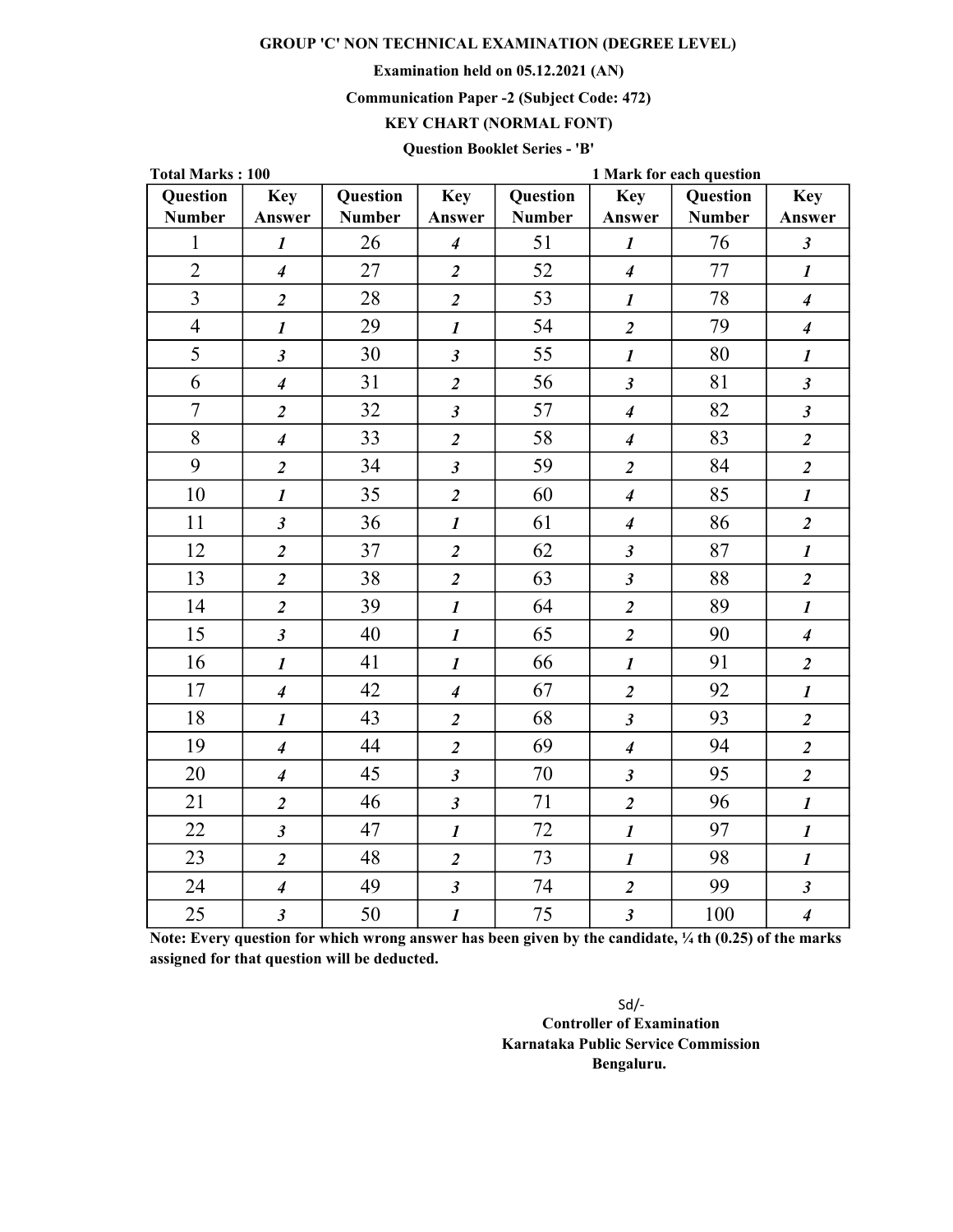Examination held on 05.12.2021 (AN)

#### Communication Paper -2 (Subject Code: 472)

KEY CHART (NORMAL FONT)

Question Booklet Series - 'C'

| <b>Total Marks: 100</b> |                             |                 |                             | 1 Mark for each question |                             |               |                             |  |
|-------------------------|-----------------------------|-----------------|-----------------------------|--------------------------|-----------------------------|---------------|-----------------------------|--|
| Question                | <b>Key</b>                  | <b>Question</b> | <b>Key</b>                  | Question                 | <b>Key</b>                  | Question      | <b>Key</b>                  |  |
| <b>Number</b>           | Answer                      | <b>Number</b>   | Answer                      | <b>Number</b>            | Answer                      | <b>Number</b> | Answer                      |  |
| $\mathbf{1}$            | $\overline{2}$              | 26              | $\boldsymbol{l}$            | 51                       | $\overline{2}$              | 76            | $\mathfrak{z}$              |  |
| $\overline{2}$          | $\mathfrak{z}$              | 27              | $\overline{\boldsymbol{4}}$ | 52                       | $\overline{2}$              | 77            | $\overline{\boldsymbol{4}}$ |  |
| $\overline{3}$          | $\overline{\mathbf{c}}$     | 28              | $\boldsymbol{l}$            | 53                       | $\mathfrak{z}$              | 78            | $\boldsymbol{\beta}$        |  |
| $\overline{4}$          | $\boldsymbol{4}$            | 29              | $\overline{\boldsymbol{4}}$ | 54                       | $\mathfrak{z}$              | 79            | $\overline{\mathbf{c}}$     |  |
| 5                       | $\mathfrak{z}$              | 30              | $\boldsymbol{4}$            | 55                       | $\boldsymbol{l}$            | 80            | $\boldsymbol{l}$            |  |
| 6                       | $\overline{\boldsymbol{4}}$ | 31              | $\overline{4}$              | 56                       | $\overline{\mathbf{c}}$     | 81            | $\boldsymbol{l}$            |  |
| $\overline{7}$          | $\overline{\mathbf{2}}$     | 32              | $\overline{\mathbf{c}}$     | 57                       | $\mathfrak{z}$              | 82            | $\overline{\mathbf{c}}$     |  |
| 8                       | $\overline{\mathbf{c}}$     | 33              | $\overline{4}$              | 58                       | $\boldsymbol{l}$            | 83            | $\mathfrak{z}$              |  |
| 9                       | $\boldsymbol{l}$            | 34              | $\overline{4}$              | 59                       | $\boldsymbol{l}$            | 84            | $\boldsymbol{\beta}$        |  |
| 10                      | $\mathfrak{z}$              | 35              | $\mathfrak{z}$              | 60                       | $\overline{\boldsymbol{4}}$ | 85            | $\boldsymbol{l}$            |  |
| 11                      | $\boldsymbol{l}$            | 36              | $\mathfrak{z}$              | 61                       | $\boldsymbol{l}$            | 86            | $\boldsymbol{4}$            |  |
| 12                      | $\boldsymbol{4}$            | 37              | $\boldsymbol{2}$            | 62                       | $\overline{2}$              | 87            | $\overline{4}$              |  |
| 13                      | $\overline{\mathbf{c}}$     | 38              | $\boldsymbol{2}$            | 63                       | $\boldsymbol{l}$            | 88            | $\boldsymbol{l}$            |  |
| 14                      | $\boldsymbol{l}$            | 39              | $\overline{2}$              | 64                       | $\mathfrak{z}$              | 89            | $\mathfrak{z}$              |  |
| 15                      | $\mathfrak{z}$              | 40              | $\mathfrak{z}$              | 65                       | $\overline{\boldsymbol{4}}$ | 90            | $\mathfrak{z}$              |  |
| 16                      | $\boldsymbol{4}$            | 41              | $\overline{\mathbf{c}}$     | 66                       | $\boldsymbol{2}$            | 91            | $\overline{\mathbf{2}}$     |  |
| 17                      | $\boldsymbol{2}$            | 42              | $\mathfrak{z}$              | 67                       | $\overline{2}$              | 92            | $\overline{\mathbf{c}}$     |  |
| 18                      | $\overline{\boldsymbol{4}}$ | 43              | $\overline{2}$              | 68                       | $\overline{2}$              | 93            | $\boldsymbol{l}$            |  |
| 19                      | $\overline{\mathbf{c}}$     | 44              | $\boldsymbol{l}$            | 69                       | $\boldsymbol{l}$            | 94            | $\overline{2}$              |  |
| 20                      | $\boldsymbol{l}$            | 45              | $\overline{\mathbf{c}}$     | 70                       | $\boldsymbol{l}$            | 95            | $\boldsymbol{l}$            |  |
| 21                      | $\mathfrak{z}$              | 46              | $\overline{\mathbf{c}}$     | 71                       | $\boldsymbol{l}$            | 96            | $\overline{\mathbf{c}}$     |  |
| 22                      | $\overline{2}$              | 47              | $\boldsymbol{l}$            | 72                       | $\mathfrak{z}$              | 97            | $\boldsymbol{l}$            |  |
| 23                      | $\overline{2}$              | 48              | $\boldsymbol{l}$            | 73                       | $\overline{\boldsymbol{4}}$ | 98            | $\overline{4}$              |  |
| 24                      | $\overline{\mathbf{2}}$     | 49              | $\boldsymbol{l}$            | 74                       | $\boldsymbol{l}$            | 99            | $\overline{\mathbf{c}}$     |  |
| 25                      | $\mathfrak{z}$              | 50              | $\overline{\boldsymbol{4}}$ | 75                       | $\overline{2}$              | 100           | $\boldsymbol{l}$            |  |

Note: Every question for which wrong answer has been given by the candidate,  $\frac{1}{4}$  th (0.25) of the marks assigned for that question will be deducted.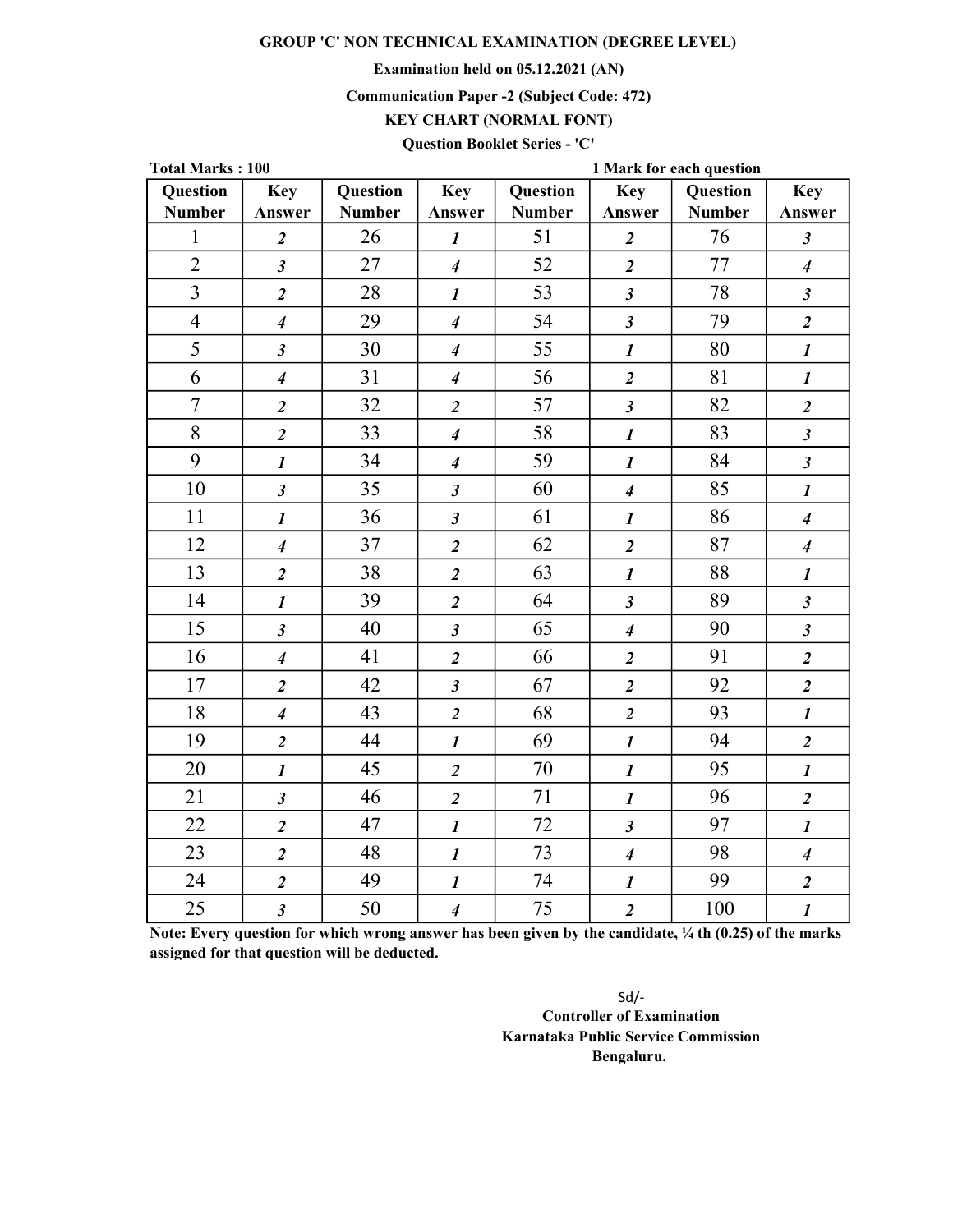## Examination held on 05.12.2021 (AN)

## Communication Paper -2 (Subject Code: 472)

# KEY CHART (NORMAL FONT)

### Question Booklet Series - 'D'

| <b>Total Marks: 100</b> |                             |                 |                             | 1 Mark for each question |                             |                 |                             |  |
|-------------------------|-----------------------------|-----------------|-----------------------------|--------------------------|-----------------------------|-----------------|-----------------------------|--|
| <b>Question</b>         | <b>Key</b>                  | <b>Question</b> | <b>Key</b>                  | Question                 | <b>Key</b>                  | <b>Question</b> | <b>Key</b>                  |  |
| <b>Number</b>           | Answer                      | <b>Number</b>   | Answer                      | <b>Number</b>            | Answer                      | <b>Number</b>   | Answer                      |  |
| $\mathbf{1}$            | $\boldsymbol{2}$            | 26              | $\boldsymbol{2}$            | 51                       | $\overline{2}$              | 76              | $\boldsymbol{2}$            |  |
| $\overline{2}$          | $\overline{2}$              | 27              | $\overline{4}$              | 52                       | $\boldsymbol{l}$            | 77              | $\boldsymbol{l}$            |  |
| $\overline{3}$          | $\overline{2}$              | 28              | $\overline{2}$              | 53                       | $\overline{2}$              | 78              | $\boldsymbol{l}$            |  |
| $\overline{4}$          | $\mathfrak{z}$              | 29              | $\boldsymbol{l}$            | 54                       | $\overline{\mathbf{c}}$     | 79              | $\boldsymbol{l}$            |  |
| 5                       | $\boldsymbol{l}$            | 30              | $\mathfrak{z}$              | 55                       | $\boldsymbol{l}$            | 80              | $\boldsymbol{\beta}$        |  |
| 6                       | $\overline{\boldsymbol{4}}$ | 31              | $\boldsymbol{l}$            | 56                       | $\boldsymbol{l}$            | 81              | $\overline{\boldsymbol{4}}$ |  |
| $\overline{7}$          | $\boldsymbol{l}$            | 32              | $\boldsymbol{l}$            | 57                       | $\boldsymbol{l}$            | 82              | $\boldsymbol{l}$            |  |
| 8                       | $\overline{\boldsymbol{4}}$ | 33              | $\overline{\mathbf{4}}$     | 58                       | $\overline{\boldsymbol{4}}$ | 83              | $\boldsymbol{2}$            |  |
| 9                       | $\overline{\boldsymbol{4}}$ | 34              | $\boldsymbol{l}$            | 59                       | $\overline{2}$              | 84              | $\boldsymbol{\beta}$        |  |
| 10                      | $\overline{2}$              | 35              | $\overline{2}$              | 60                       | $\overline{2}$              | 85              | $\overline{\boldsymbol{4}}$ |  |
| 11                      | $\mathfrak{z}$              | 36              | $\boldsymbol{l}$            | 61                       | $\mathfrak{z}$              | 86              | $\boldsymbol{\beta}$        |  |
| 12                      | $\overline{2}$              | 37              | $\mathfrak{z}$              | 62                       | $\mathfrak{z}$              | 87              | $\boldsymbol{2}$            |  |
| 13                      | $\overline{\boldsymbol{4}}$ | 38              | $\overline{\boldsymbol{4}}$ | 63                       | $\boldsymbol{l}$            | 88              | $\boldsymbol{l}$            |  |
| 14                      | $\mathfrak{z}$              | 39              | $\overline{\boldsymbol{4}}$ | 64                       | $\overline{2}$              | 89              | $\boldsymbol{l}$            |  |
| 15                      | $\overline{\boldsymbol{4}}$ | 40              | $\overline{2}$              | 65                       | $\mathfrak{z}$              | 90              | $\overline{\mathbf{c}}$     |  |
| 16                      | $\overline{2}$              | 41              | $\overline{\boldsymbol{4}}$ | 66                       | $\boldsymbol{l}$            | 91              | $\mathfrak{z}$              |  |
| 17                      | $\boldsymbol{2}$            | 42              | $\overline{4}$              | 67                       | $\overline{2}$              | 92              | $\boldsymbol{\beta}$        |  |
| 18                      | $\boldsymbol{l}$            | 43              | $\mathfrak{z}$              | 68                       | $\boldsymbol{l}$            | 93              | $\boldsymbol{l}$            |  |
| 19                      | $\mathfrak{z}$              | 44              | $\mathfrak{z}$              | 69                       | $\overline{\mathbf{c}}$     | 94              | $\boldsymbol{4}$            |  |
| 20                      | $\boldsymbol{l}$            | 45              | $\overline{\mathbf{c}}$     | 70                       | $\boldsymbol{l}$            | 95              | $\boldsymbol{4}$            |  |
| 21                      | $\boldsymbol{4}$            | 46              | $\boldsymbol{2}$            | 71                       | $\overline{\boldsymbol{4}}$ | 96              | $\boldsymbol{l}$            |  |
| 22                      | $\overline{2}$              | 47              | $\overline{2}$              | 72                       | $\overline{2}$              | 97              | $\mathfrak{z}$              |  |
| 23                      | $\boldsymbol{l}$            | 48              | $\mathfrak{z}$              | 73                       | $\boldsymbol{l}$            | 98              | $\boldsymbol{\beta}$        |  |
| 24                      | $\mathfrak{z}$              | 49              | $\overline{\mathbf{2}}$     | 74                       | $\overline{\mathbf{2}}$     | 99              | $\boldsymbol{2}$            |  |
| 25                      | $\overline{4}$              | 50              | $\mathfrak{z}$              | 75                       | $\overline{2}$              | 100             | $\overline{\mathbf{c}}$     |  |

Note: Every question for which wrong answer has been given by the candidate,  $\frac{1}{4}$  th (0.25) of the marks assigned for that question will be deducted.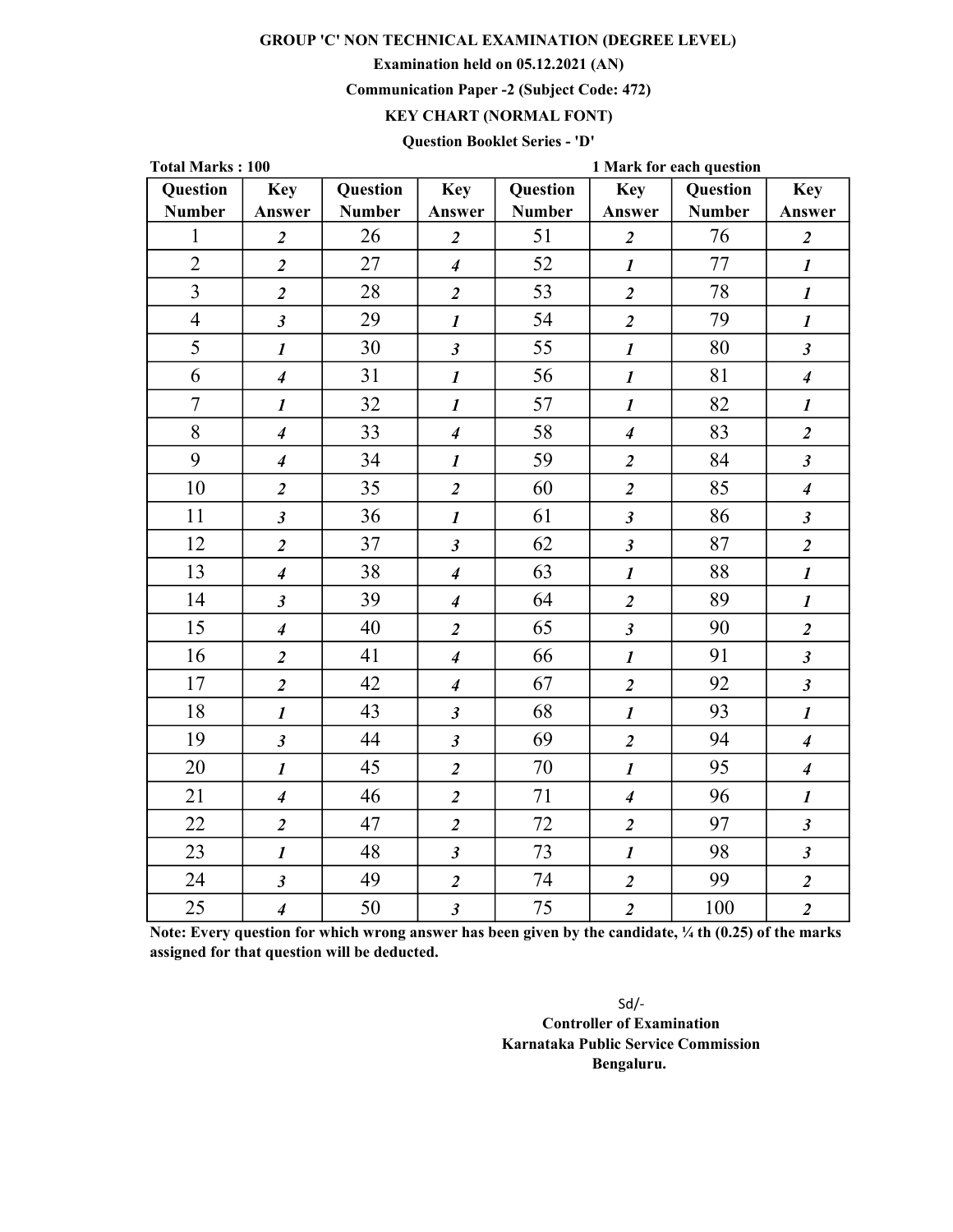#### Examination held on 05.12.2021 (AN)

#### Communication Paper -2 (Subject Code: 472)

# KEY CHART (LARGE FONT)

# Question Booklet Series - 'B'

| <b>Total Marks: 100</b> |                             |                 |                             | 1 Mark for each question |                             |               |                             |  |
|-------------------------|-----------------------------|-----------------|-----------------------------|--------------------------|-----------------------------|---------------|-----------------------------|--|
| <b>Question</b>         | <b>Key</b>                  | <b>Question</b> | <b>Key</b>                  | Question                 | <b>Key</b>                  | Question      | <b>Key</b>                  |  |
| <b>Number</b>           | Answer                      | <b>Number</b>   | Answer                      | <b>Number</b>            | Answer                      | <b>Number</b> | Answer                      |  |
| $\mathbf 1$             | $\boldsymbol{2}$            | 26              | $\mathfrak{z}$              | 51                       | $\mathfrak{z}$              | 76            | $\mathfrak{z}$              |  |
| $\overline{2}$          | $\overline{2}$              | 27              | $\overline{2}$              | 52                       | $\overline{\mathbf{4}}$     | 77            | $\boldsymbol{l}$            |  |
| $\overline{3}$          | $\boldsymbol{l}$            | 28              | $\overline{4}$              | 53                       | $\overline{\mathbf{4}}$     | 78            | $\overline{\boldsymbol{4}}$ |  |
| $\overline{4}$          | $\mathfrak{z}$              | 29              | $\mathfrak{z}$              | 54                       | $\overline{2}$              | 79            | $\overline{\boldsymbol{4}}$ |  |
| 5                       | $\boldsymbol{l}$            | 30              | $\overline{4}$              | 55                       | $\overline{4}$              | 80            | $\boldsymbol{l}$            |  |
| 6                       | $\boldsymbol{4}$            | 31              | $\boldsymbol{l}$            | 56                       | $\overline{\boldsymbol{4}}$ | 81            | $\mathfrak{z}$              |  |
| $\overline{7}$          | $\overline{2}$              | 32              | $\overline{2}$              | 57                       | $\mathfrak{z}$              | 82            | $\mathfrak{z}$              |  |
| 8                       | $\boldsymbol{l}$            | 33              | $\overline{2}$              | 58                       | $\mathfrak{z}$              | 83            | $\overline{\mathbf{c}}$     |  |
| 9                       | $\boldsymbol{\beta}$        | 34              | $\boldsymbol{l}$            | 59                       | $\overline{2}$              | 84            | $\boldsymbol{2}$            |  |
| 10                      | $\overline{\boldsymbol{4}}$ | 35              | $\boldsymbol{l}$            | 60                       | $\overline{2}$              | 85            | $\boldsymbol{l}$            |  |
| 11                      | $\overline{2}$              | 36              | $\boldsymbol{l}$            | 61                       | $\overline{2}$              | 86            | $\overline{\mathbf{2}}$     |  |
| 12                      | $\overline{\boldsymbol{4}}$ | 37              | $\overline{\boldsymbol{4}}$ | 62                       | $\mathfrak{z}$              | 87            | $\boldsymbol{l}$            |  |
| 13                      | $\overline{2}$              | 38              | $\overline{\mathbf{c}}$     | 63                       | $\overline{2}$              | 88            | $\overline{\mathbf{c}}$     |  |
| 14                      | $\boldsymbol{l}$            | 39              | $\overline{2}$              | 64                       | $\overline{\mathbf{3}}$     | 89            | $\boldsymbol{l}$            |  |
| 15                      | $\mathfrak{z}$              | 40              | $\mathfrak{z}$              | 65                       | $\overline{2}$              | 90            | $\boldsymbol{4}$            |  |
| 16                      | $\overline{\mathbf{c}}$     | 41              | $\mathfrak{z}$              | 66                       | $\boldsymbol{l}$            | 91            | $\boldsymbol{2}$            |  |
| 17                      | $\overline{2}$              | 42              | $\boldsymbol{l}$            | 67                       | $\overline{2}$              | 92            | $\boldsymbol{l}$            |  |
| 18                      | $\overline{2}$              | 43              | $\overline{2}$              | 68                       | $\mathfrak{z}$              | 93            | $\overline{\mathbf{c}}$     |  |
| 19                      | $\mathfrak{z}$              | 44              | $\mathfrak{z}$              | 69                       | $\overline{\boldsymbol{4}}$ | 94            | $\overline{\mathbf{c}}$     |  |
| 20                      | $\boldsymbol{l}$            | 45              | $\boldsymbol{l}$            | 70                       | $\boldsymbol{\mathfrak{z}}$ | 95            | $\overline{\mathbf{c}}$     |  |
| 21                      | $\overline{\boldsymbol{4}}$ | 46              | $\boldsymbol{l}$            | 71                       | $\overline{\mathbf{c}}$     | 96            | $\boldsymbol{l}$            |  |
| 22                      | $\boldsymbol{l}$            | 47              | $\overline{\boldsymbol{4}}$ | 72                       | $\boldsymbol{l}$            | 97            | $\boldsymbol{l}$            |  |
| 23                      | $\overline{\boldsymbol{4}}$ | 48              | $\boldsymbol{l}$            | 73                       | $\boldsymbol{l}$            | 98            | $\boldsymbol{l}$            |  |
| 24                      | $\overline{\boldsymbol{4}}$ | 49              | $\overline{\mathbf{c}}$     | 74                       | $\overline{\mathbf{c}}$     | 99            | $\boldsymbol{\beta}$        |  |
| 25                      | $\overline{2}$              | 50              | $\boldsymbol{l}$            | 75                       | $\overline{\mathbf{3}}$     | 100           | $\overline{\boldsymbol{4}}$ |  |

Note: Every question for which wrong answer has been given by the candidate,  $\frac{1}{4}$  th (0.25) of the marks assigned for that question will be deducted.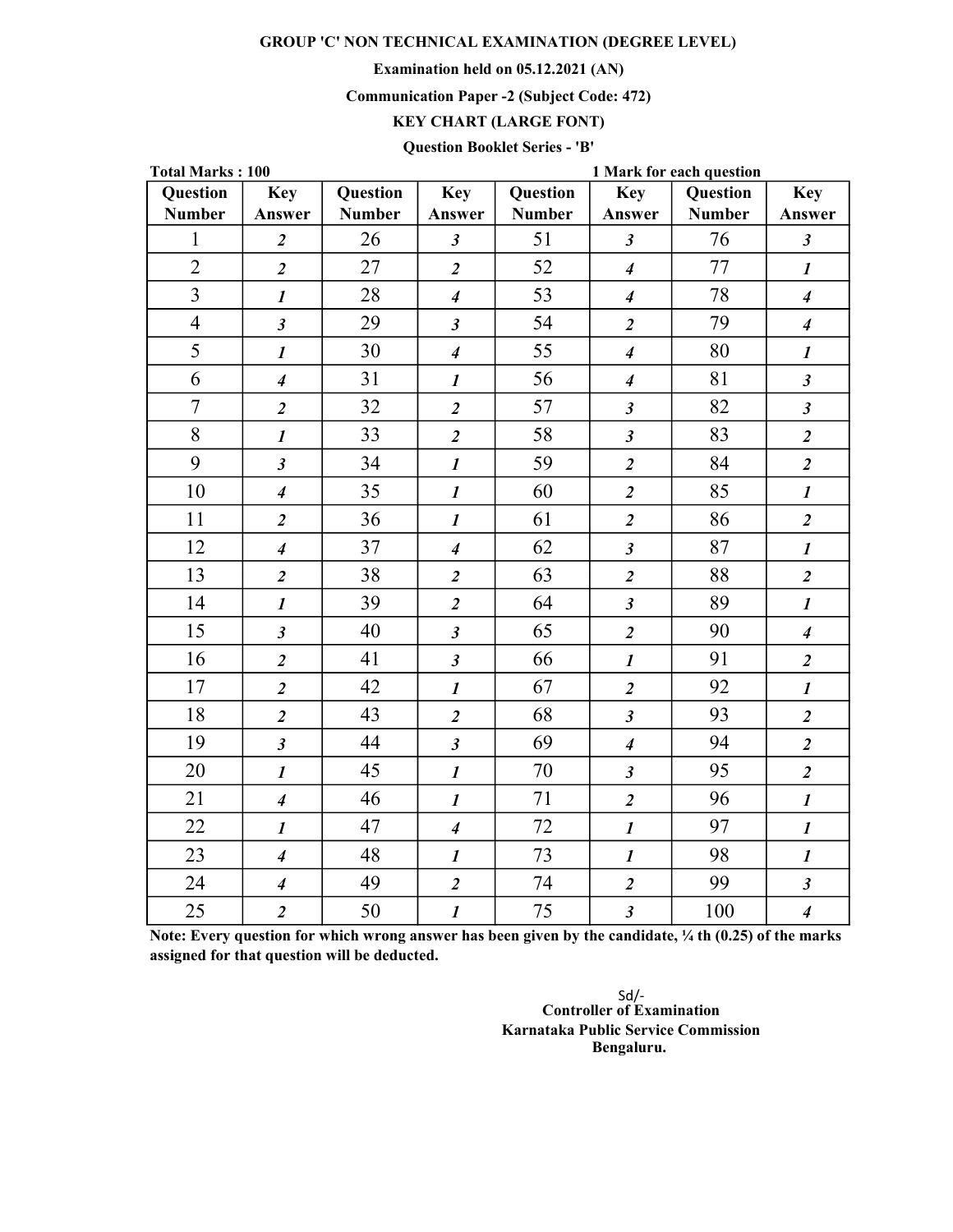## Examination held on 05.12.2021 (AN)

### Communication Paper -2 (Subject Code: 472)

# KEY CHART (LARGE FONT)

## Question Booklet Series - 'C'

| <b>Total Marks: 100</b> |                             |               |                             | 1 Mark for each question |                             |               |                             |  |
|-------------------------|-----------------------------|---------------|-----------------------------|--------------------------|-----------------------------|---------------|-----------------------------|--|
| <b>Question</b>         | <b>Key</b>                  | Question      | <b>Key</b>                  | Question                 | <b>Key</b>                  | Question      | <b>Key</b>                  |  |
| <b>Number</b>           | Answer                      | <b>Number</b> | Answer                      | <b>Number</b>            | Answer                      | <b>Number</b> | Answer                      |  |
| $\mathbf 1$             | $\overline{\boldsymbol{4}}$ | 26            | $\boldsymbol{2}$            | 51                       | $\boldsymbol{\mathfrak{z}}$ | 76            | $\boldsymbol{\beta}$        |  |
| $\overline{2}$          | $\overline{4}$              | 27            | $\mathfrak{z}$              | 52                       | $\boldsymbol{l}$            | 77            | $\overline{\boldsymbol{4}}$ |  |
| $\overline{3}$          | $\overline{\mathbf{2}}$     | 28            | $\boldsymbol{l}$            | 53                       | $\boldsymbol{l}$            | 78            | $\boldsymbol{l}$            |  |
| $\overline{4}$          | $\mathfrak{z}$              | 29            | $\overline{\boldsymbol{4}}$ | 54                       | $\boldsymbol{4}$            | 79            | $\overline{2}$              |  |
| 5                       | $\overline{\mathbf{2}}$     | 30            | $\boldsymbol{l}$            | 55                       | $\boldsymbol{l}$            | 80            | $\mathfrak{z}$              |  |
| 6                       | $\boldsymbol{4}$            | 31            | $\overline{\mathbf{c}}$     | 56                       | $\overline{\mathbf{c}}$     | 81            | $\overline{\boldsymbol{4}}$ |  |
| $\overline{7}$          | $\boldsymbol{\mathfrak{z}}$ | 32            | $\overline{2}$              | 57                       | $\boldsymbol{l}$            | 82            | $\mathfrak{z}$              |  |
| 8                       | $\boldsymbol{4}$            | 33            | $\overline{\mathbf{c}}$     | 58                       | $\mathfrak{z}$              | 83            | $\overline{\mathbf{c}}$     |  |
| 9                       | $\boldsymbol{2}$            | 34            | $\mathfrak{z}$              | 59                       | $\boldsymbol{4}$            | 84            | $\boldsymbol{l}$            |  |
| 10                      | $\overline{\mathbf{2}}$     | 35            | $\overline{2}$              | 60                       | $\boldsymbol{4}$            | 85            | $\boldsymbol{l}$            |  |
| 11                      | $\boldsymbol{l}$            | 36            | $\mathfrak{z}$              | 61                       | $\boldsymbol{2}$            | 86            | $\overline{2}$              |  |
| 12                      | $\mathfrak{z}$              | 37            | $\overline{\mathbf{c}}$     | 62                       | $\overline{\boldsymbol{4}}$ | 87            | $\mathfrak{z}$              |  |
| 13                      | $\boldsymbol{l}$            | 38            | $\boldsymbol{l}$            | 63                       | $\overline{\boldsymbol{4}}$ | 88            | $\mathfrak{z}$              |  |
| 14                      | $\overline{\boldsymbol{4}}$ | 39            | $\overline{2}$              | 64                       | $\boldsymbol{\mathfrak{z}}$ | 89            | $\boldsymbol{l}$            |  |
| 15                      | $\overline{2}$              | 40            | $\overline{2}$              | 65                       | $\boldsymbol{\mathfrak{z}}$ | 90            | $\overline{\boldsymbol{4}}$ |  |
| 16                      | $\boldsymbol{l}$            | 41            | $\boldsymbol{l}$            | 66                       | $\boldsymbol{l}$            | 91            | $\boldsymbol{4}$            |  |
| 17                      | $\boldsymbol{\mathfrak{z}}$ | 42            | $\boldsymbol{l}$            | 67                       | $\overline{\boldsymbol{4}}$ | 92            | $\boldsymbol{l}$            |  |
| 18                      | $\overline{\boldsymbol{4}}$ | 43            | $\boldsymbol{l}$            | 68                       | $\overline{2}$              | 93            | $\mathfrak{z}$              |  |
| 19                      | $\overline{\mathbf{2}}$     | 44            | $\overline{\boldsymbol{4}}$ | 69                       | $\boldsymbol{l}$            | 94            | $\boldsymbol{\beta}$        |  |
| 20                      | $\overline{\boldsymbol{4}}$ | 45            | $\overline{2}$              | 70                       | $\overline{\mathbf{2}}$     | 95            | $\overline{\mathbf{c}}$     |  |
| 21                      | $\overline{2}$              | 46            | $\overline{2}$              | 71                       | $\overline{\mathbf{c}}$     | 96            | $\overline{\mathbf{c}}$     |  |
| 22                      | $\boldsymbol{l}$            | 47            | $\mathfrak{z}$              | 72                       | $\overline{2}$              | 97            | $\boldsymbol{l}$            |  |
| 23                      | $\boldsymbol{\mathfrak{z}}$ | 48            | $\mathfrak{z}$              | 73                       | $\boldsymbol{l}$            | 98            | $\overline{\mathbf{c}}$     |  |
| 24                      | $\overline{\mathbf{c}}$     | 49            | $\boldsymbol{l}$            | 74                       | $\boldsymbol{l}$            | 99            | $\boldsymbol{l}$            |  |
| 25                      | $\overline{\mathbf{2}}$     | 50            | $\overline{2}$              | 75                       | $\boldsymbol{l}$            | 100           | $\overline{\mathbf{c}}$     |  |

Note: Every question for which wrong answer has been given by the candidate, ¼ th (0.25) of the marks assigned for that question will be deducted.